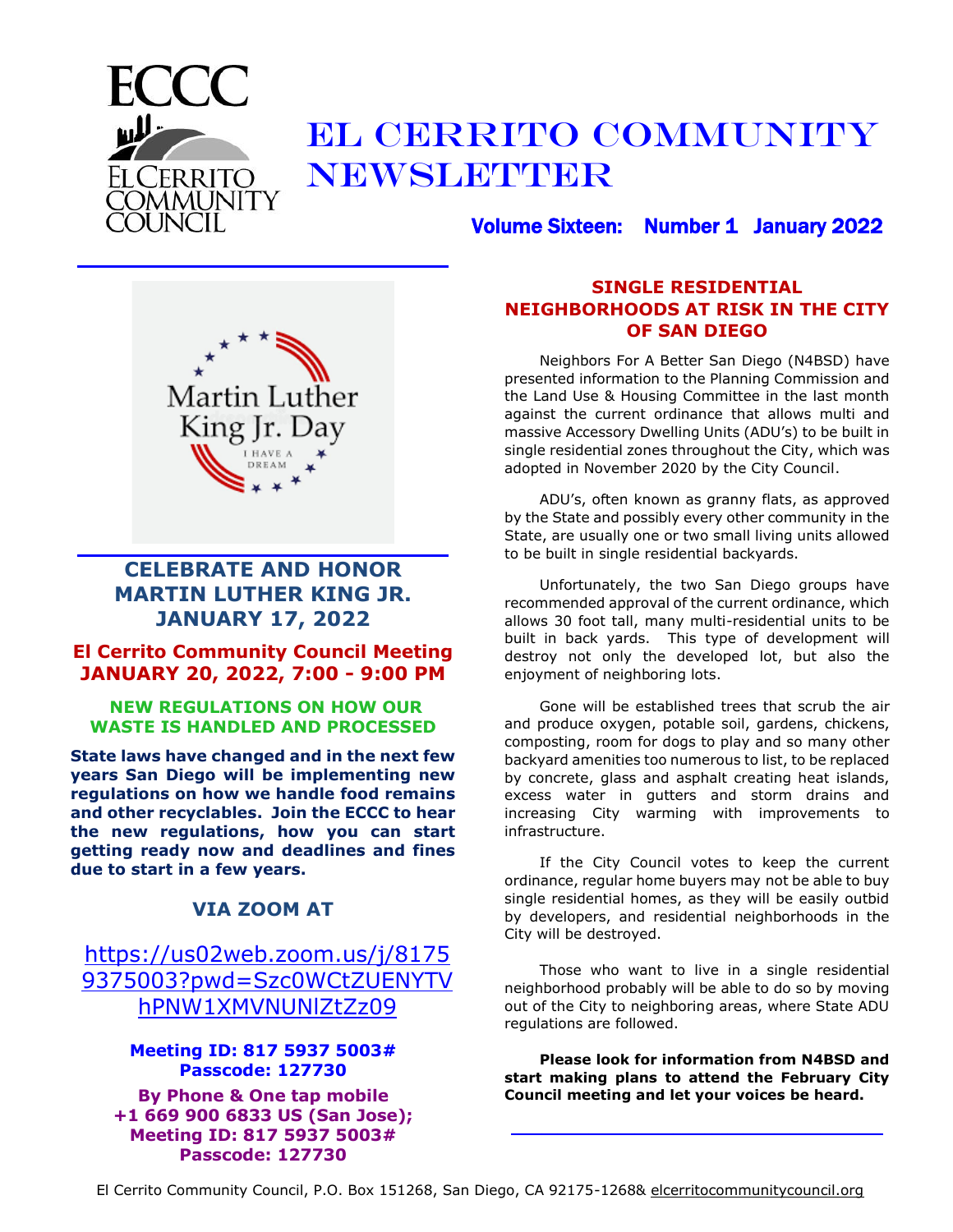#### **CONGRATULATIONS TO SEAN ELO RIVERA'S ELECTION TO CITY COUNCIL PRESIDENT**

On December 6, 2021, our District 9 City Councilmember, Sean Elo-Rivera was elected to the position of President of the City Council in an 8-1 vote. In addition to being our D9 Councilmember, Sean sees his new position as a critical role and one for which he has plans.

As president of the City Council, he will prepare the agenda and preside over council meetings. Some of Sean's priorities are housing and the many aspects of the City's homelessness situation.

#### **REDISTRICTING NEW CITY AND COUNTY BOUNDARIES**

**\_\_\_\_\_\_\_\_\_\_\_\_\_\_\_\_\_\_\_\_\_\_\_\_\_\_\_\_\_\_\_\_\_\_\_\_\_\_\_\_\_\_\_\_\_\_\_\_**

The San Diego City Redistricting Commission has completed its business of creating new district boundaries for the nine Council Districts for the City of San Diego that have approximately equal population numbers and provide a vote for each citizen.

The Commission members listened to hours of comments and reviewed numerous maps submitted by residents advocating for boundaries that include many types of communities of interest at each meeting.

The 25 meetings held since Census figures were released in August usually started at 5:30 to allow many working residents to participate. One night the meeting went on until 1:30 a.m. the following morning. El Cerrito is still in D-9, which is somewhat similar to the D-9 of the last 10 years and includes Stockton, now District 8, Normal Heights, now District 3, Redwood Village & Rolando Park, now District 4 and SDSU campus in Mission Valley now District 7.

The Commission will follow-up during 2022 with final approvals of the new boundaries by the City Council, to be completed in time for the City Council elections next November. Information on the upcoming January 20, 2022, meeting, agenda & documents are available at [https://www.sandiego.gov/redistricting](https://www.sandiego.gov/redistricting-commission/meetings)[commission/meetings.](https://www.sandiego.gov/redistricting-commission/meetings)

El Cerrito is currently represented by two County Supervisors, Nathan Fletcher, and Joel Anderson, but the new County District 4 (D4) boundaries have changed that, and we will all have Nathan Fletcher as our Supervisor. The new D4 is sort of an elongated sock shaped, starting in North Clairemont, then south to Old Town, Hillcrest and downtown, then east all the way to include La Mesa, Lemon Grove, Helix, Grossmont and Rancho San Diego.

The redistricting commission's final maps and reports are available on the [County of San Diego Redistricting](https://www.sandiegocounty.gov/redistricting/)  [webpage](https://www.sandiegocounty.gov/redistricting/)

[https://maulfoster.maps.arcgis.com/apps/instant/basi](https://maulfoster.maps.arcgis.com/apps/instant/basic/index.html?appid=2238a5b85e6f410cadcf66e8098aee2a) [c/index.html?appid=2238a5b85e6f410cadcf66e8098a](https://maulfoster.maps.arcgis.com/apps/instant/basic/index.html?appid=2238a5b85e6f410cadcf66e8098aee2a) [ee2a](https://maulfoster.maps.arcgis.com/apps/instant/basic/index.html?appid=2238a5b85e6f410cadcf66e8098aee2a)

#### **JANUARY IS A GREAT TIME TO EXPLORE THE NEIGHBORHOOD**

It is great to be out and about and see neighbors enjoying themselves at dinner, shopping and walking the neighborhood.

SDSU students are on winter break for most of January, so it is a great time to get out to the restaurants and shopping in the neighborhood. There are many new eating and drinking locations and old favorites, all getting rave reviews.

Get back to our neighborhood to eat and support our local businesses.

With less traffic in the area, now is a great time if you have been thinking you would like to shop at Trader Joe's and try the restaurants in the complex on College Avenue. There is a parking garage behind the building, free for the time you will spend shopping and dining. The parking garage is a multi-level structure with elevators big enough for you and your cart plus another, so it really is an easy trip.

There are many businesses you really should try on the El Cerrito Corridor of El Cajon Blvd. We recommend all of the eateries: The Alcove, Smashburger, Pesto Italian Craft Kitchen, Tea Station, Crab Pub, RB Sushi, The Living Room, Scrimshaw Coffee, Crispy Donuts, Sang Dao and all of the rest. Hope we see you out and about in the neighborhood again soon!

#### **PICK UP YOUR DOG'S POOP! NO EXCUSES!**

**\_\_\_\_\_\_\_\_\_\_\_\_\_\_\_\_\_\_\_\_\_\_\_\_\_\_\_\_\_\_\_\_\_\_\_\_\_\_\_\_\_\_\_\_\_\_\_\_**

Calling on certain dog walkers. It is so important to get out and walk our best friends, but we are hearing complaints from neighbors, parks and schools about dog poop not getting picked up! This is not good.

The Mann Middle School joint use field is one of the areas we have heard from as one of the areas you absolutely must to be diligent about because students also play on the field and when one of them comes into contact with dog poop it can become a health problem for many.

Carry bags, watch your dog and where it poops and pick up after your dog. Plain and simple. **\_\_\_\_\_\_\_\_\_\_\_\_\_\_\_\_\_\_\_\_\_\_\_\_\_\_\_\_\_\_\_\_\_\_\_\_\_\_\_\_\_\_\_\_\_\_\_\_**

#### **JOIN THE REGIONAL TASK FORCE TO COUNT THE HOMELESS POPULATION FOR WEALLCOUNT, JANUARY 27, 2022**

The Regional Task Force on the Homeless conducts an annual count and survey of homeless individuals throughout San Diego County called *[WeAllCount](https://www.facebook.com/events/105739766570876/)* for a [one-day snapshot of where the homeless population](https://www.facebook.com/events/105739766570876/) [are living in San Diego.](https://www.facebook.com/events/105739766570876/)

El Cerrito Community Council, P.O. Box 151268, San Diego, CA 92175 & elcerritocommunitycouncil@gmail.com